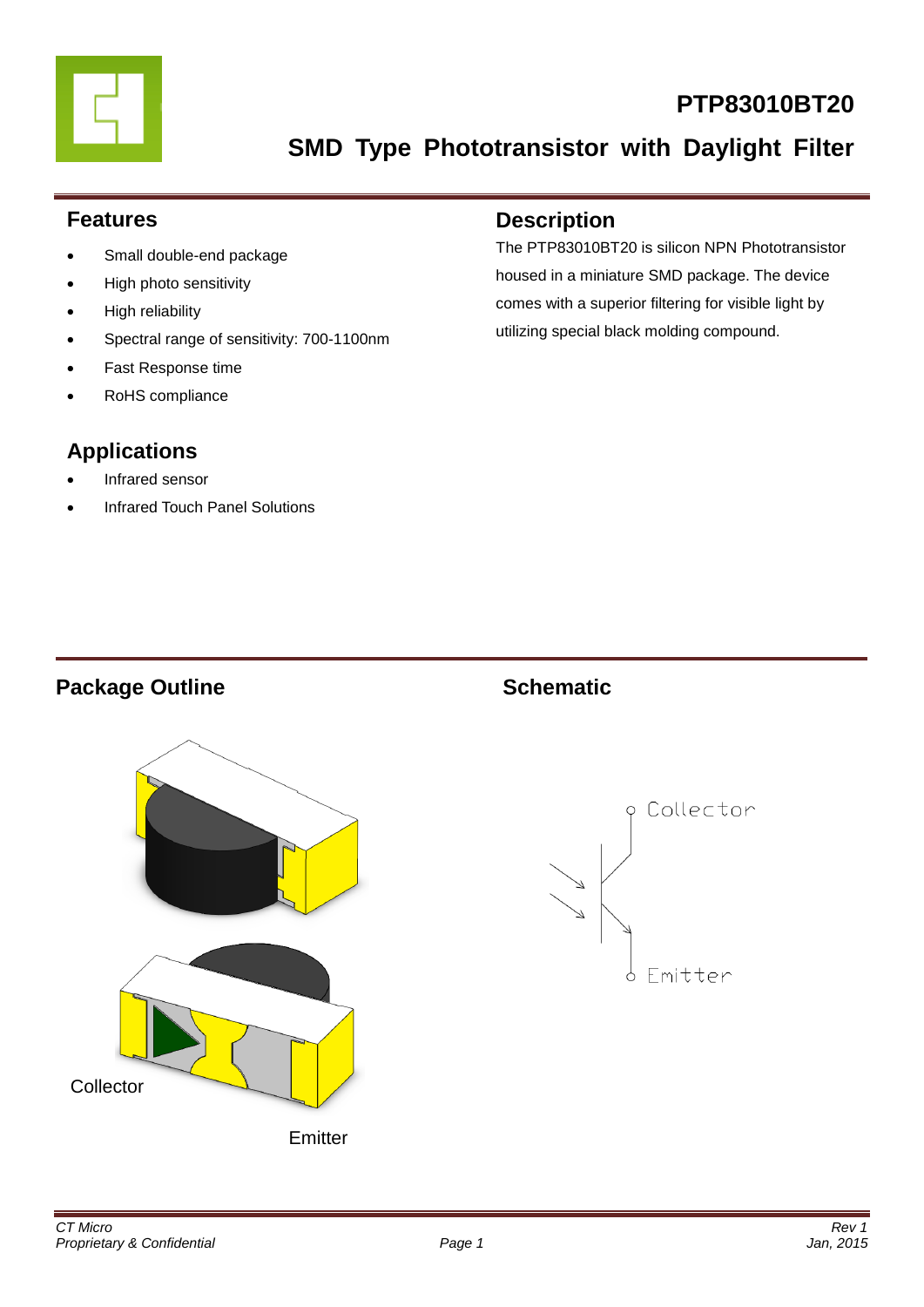

# **Absolute Maximum Rating at 25<sup>0</sup>C**

| <b>Symbol</b>                | <b>Parameters</b>                | <b>Ratings</b> | <b>Units</b> | <b>Notes</b> |
|------------------------------|----------------------------------|----------------|--------------|--------------|
| Ic                           | <b>Collector Current</b>         | 20             | mA           |              |
| <b>B</b> <sub>vCEO</sub>     | <b>Collector-Emitter Voltage</b> | 35             | V            |              |
| <b>B</b> <sub>vECO</sub>     | <b>Emitter-Collector Voltage</b> | 5              | V            | 2            |
| ${\mathsf T}_{\mathsf{opr}}$ | <b>Operating Temperature</b>     | $-40 - +85$    | $^{0}C$      |              |
| $T_{\text{stg}}$             | Storage Temperature              | $-40 - +100$   | $\rm ^{0}C$  |              |
| $T_{sol}$                    | <b>Soldering Temperature</b>     | 260            | $\rm ^{0}C$  | 3            |
| $P_{to}$                     | <b>Total Power Dissipation</b>   | 150            | mW           |              |

### **Optical Characteristics**

| <b>Symbol</b>          | <b>Parameters</b>       | <b>Test Conditions</b>   | Min | Typ        | Max  | <b>Units</b> | <b>Notes</b> |
|------------------------|-------------------------|--------------------------|-----|------------|------|--------------|--------------|
| λ                      | Spectral Bandwidth      | $\overline{\phantom{a}}$ | 700 | ۰          | 1100 | nm           |              |
| $\lambda_{\mathsf{P}}$ | <b>Peak Sensitivity</b> | $\overline{\phantom{a}}$ | ۰   | 820        | ۰    | nm           |              |
| $\theta$ 1/2           | View Angle at X axis    | $VCE=5V$                 | -   | $\pm 52.5$ |      |              |              |
|                        | View Angle at Y axis    |                          | ۰   | ±57.5      | ۰    | deg          | 4            |

#### **Electrical Characteristics**

| <b>Symbol</b>             | <b>Parameters</b>              | <b>Test Conditions</b>                     | Min                      | <b>Typ</b> | <b>Max</b> | <b>Units</b> | <b>Notes</b> |
|---------------------------|--------------------------------|--------------------------------------------|--------------------------|------------|------------|--------------|--------------|
|                           | Dark Current                   | $Ee=0mW/cm^2$                              | $\overline{\phantom{a}}$ | ۰.         | 100        | nA           |              |
| <b>I</b> CEO              |                                | $Vce = 20V$                                |                          |            |            |              |              |
|                           | Collector-Emitter              | $Ee=1mW/cm^2$                              | $\overline{\phantom{0}}$ |            | 0.4        | V            |              |
| VCE(sat)                  | <b>Saturation Voltage</b>      | $lc=0.2mA$                                 |                          | ۰.         |            |              |              |
| $\mathsf{I}_{\mathsf{C}}$ | <b>Collector Light Current</b> | $Ee=1mW/cm^2$                              | 0.80                     | ۰          | 2.40       | mA           |              |
|                           |                                | λ <sub>P</sub> =940nm, V <sub>CE</sub> =5V |                          |            |            |              |              |
| $C_T$                     | <b>Terminal Capacitance</b>    | $Ee=0mW/cm^2$                              | ۰                        | 3.80       | ٠          | pF           |              |
|                           |                                | $f=1$ MHz, $VCE=5V$                        |                          |            |            |              |              |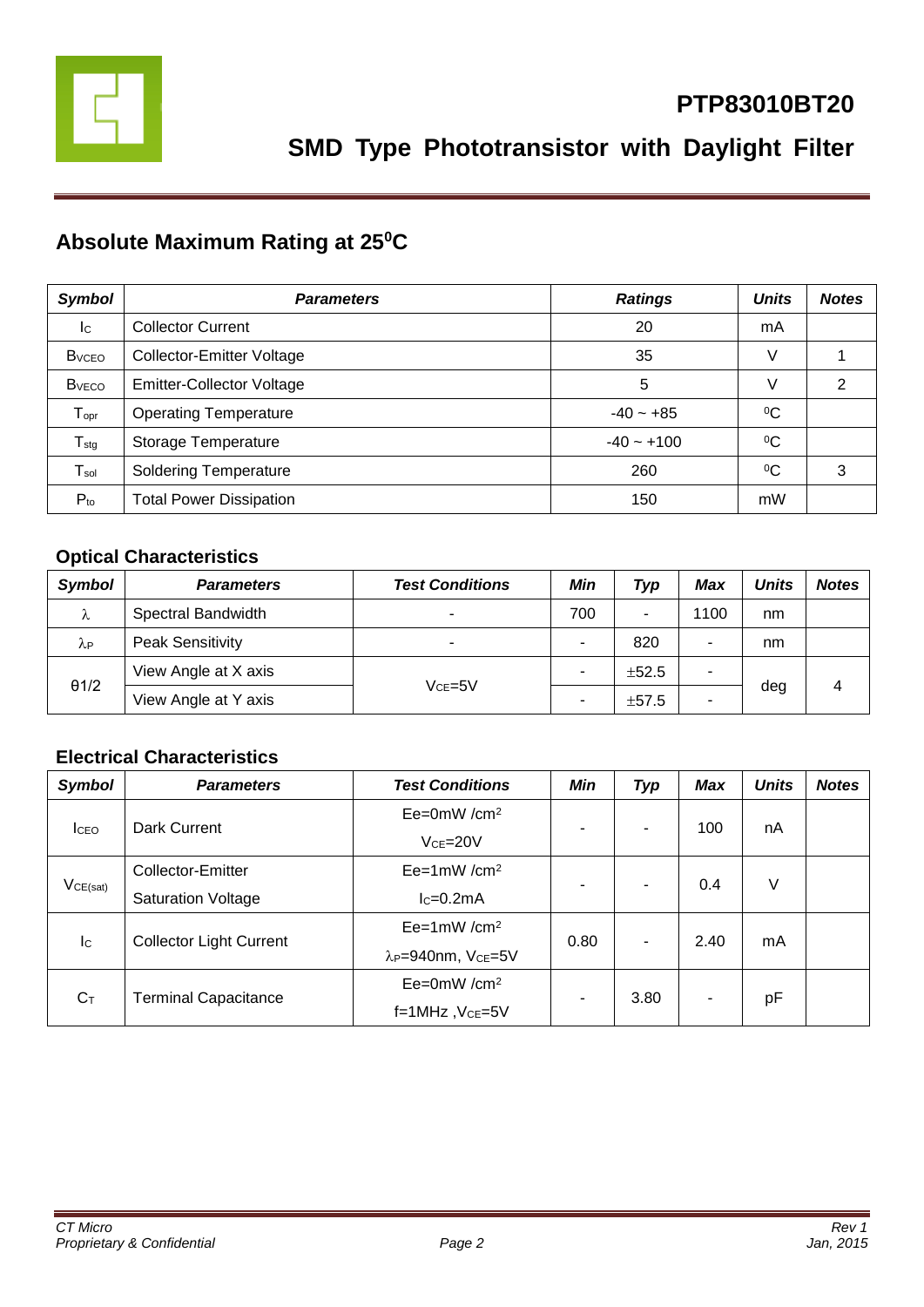

# **PTP83010BT20**

# **SMD Type Phototransistor with Daylight Filter**

#### **Switching Characteristics**

| <b>Symbol</b>    | <b>Parameters</b>   | <b>Test Conditions</b>                       | Min | Typ | <b>Max</b> | <b>Units</b> | <b>Notes</b> |
|------------------|---------------------|----------------------------------------------|-----|-----|------------|--------------|--------------|
| tr               | Rise Time           |                                              |     | 6   | -          |              |              |
| Īf               | <b>Fall Time</b>    | $V_{ce}$ = 5V, R <sub>L</sub> = 100 $\Omega$ |     |     | -          |              |              |
| t <sub>on</sub>  | Turn on Delay Time  | $lc=1.0mA$                                   |     | 11  |            | μs           | 5            |
| t <sub>off</sub> | Turn off Delay Time |                                              |     | 7.9 | ۰          |              |              |

#### **Notes:**

- 1 : Test conditions : Ic=100μA, Ee=0mW/cm<sup>2</sup>.
- 2 : Test conditions : I<sub>E</sub>=100μA, Ee=0mW/cm<sup>2</sup>.
- 3 : Soldering time≦5 seconds.
- 4 : Test condition :



5 : I<sub>C</sub> Bin Rank : (Tolerance of Collector Light Current: ±10%)

| <b>Bin Code</b> | T3   | T4   |
|-----------------|------|------|
| Min             | 0.80 | 1.60 |
| Max             | 1.60 | 2.40 |

6 : Test circuit :

Detector

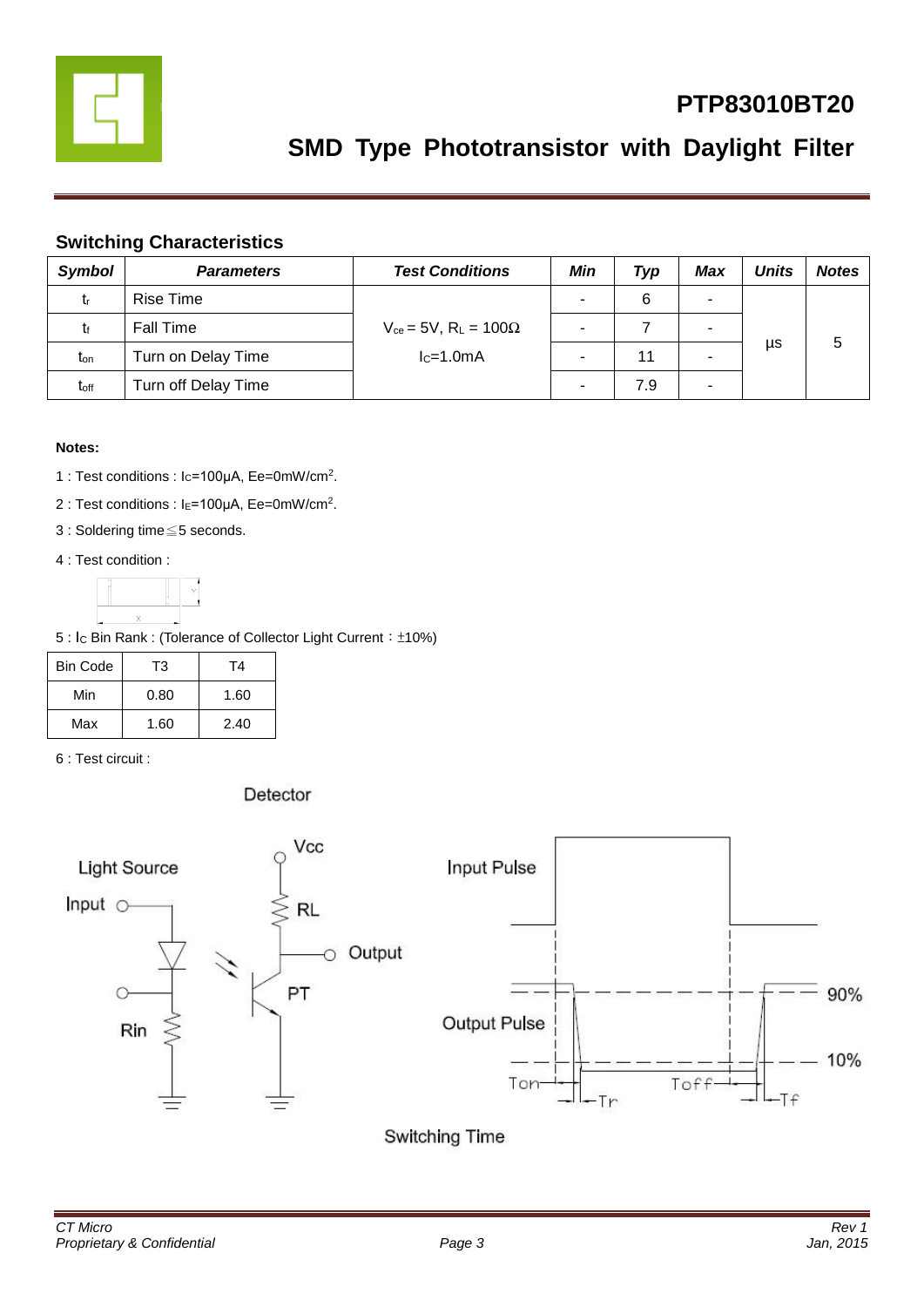

**PTP83010BT20**

**SMD Type Phototransistor with Daylight Filter**

### **Typical Characteristic Curves**

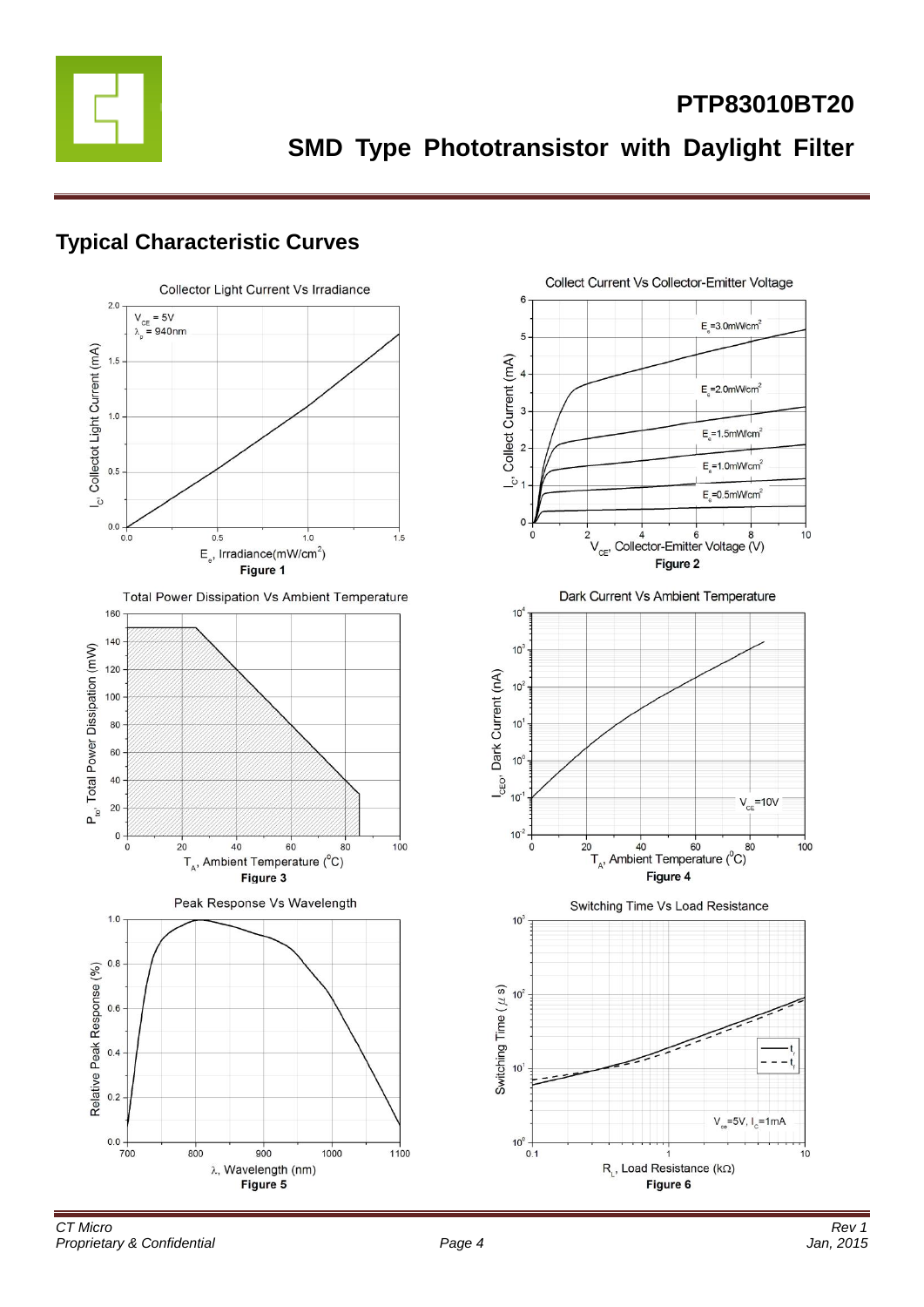

# **Typical Characteristic Curves**

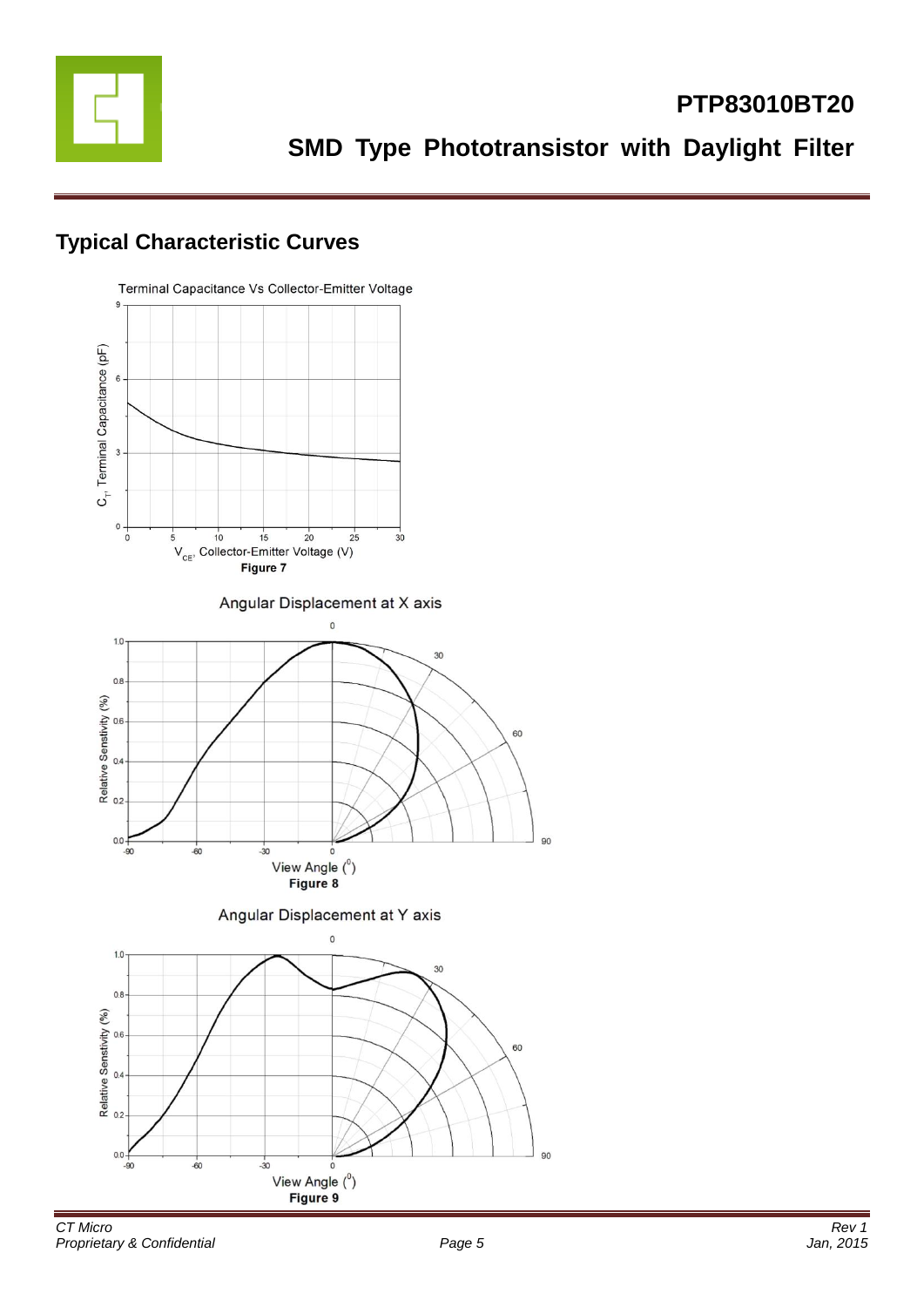





### **Recommended Soldering Mask** *All dimensions are in mm, unless otherwise stated*



# **Ordering Information**

| <b>Part Number</b> | <b>Description</b> | <b>Quantity</b> |
|--------------------|--------------------|-----------------|
| PTP83010BT20       | Tape & Reel        | 3000 pcs        |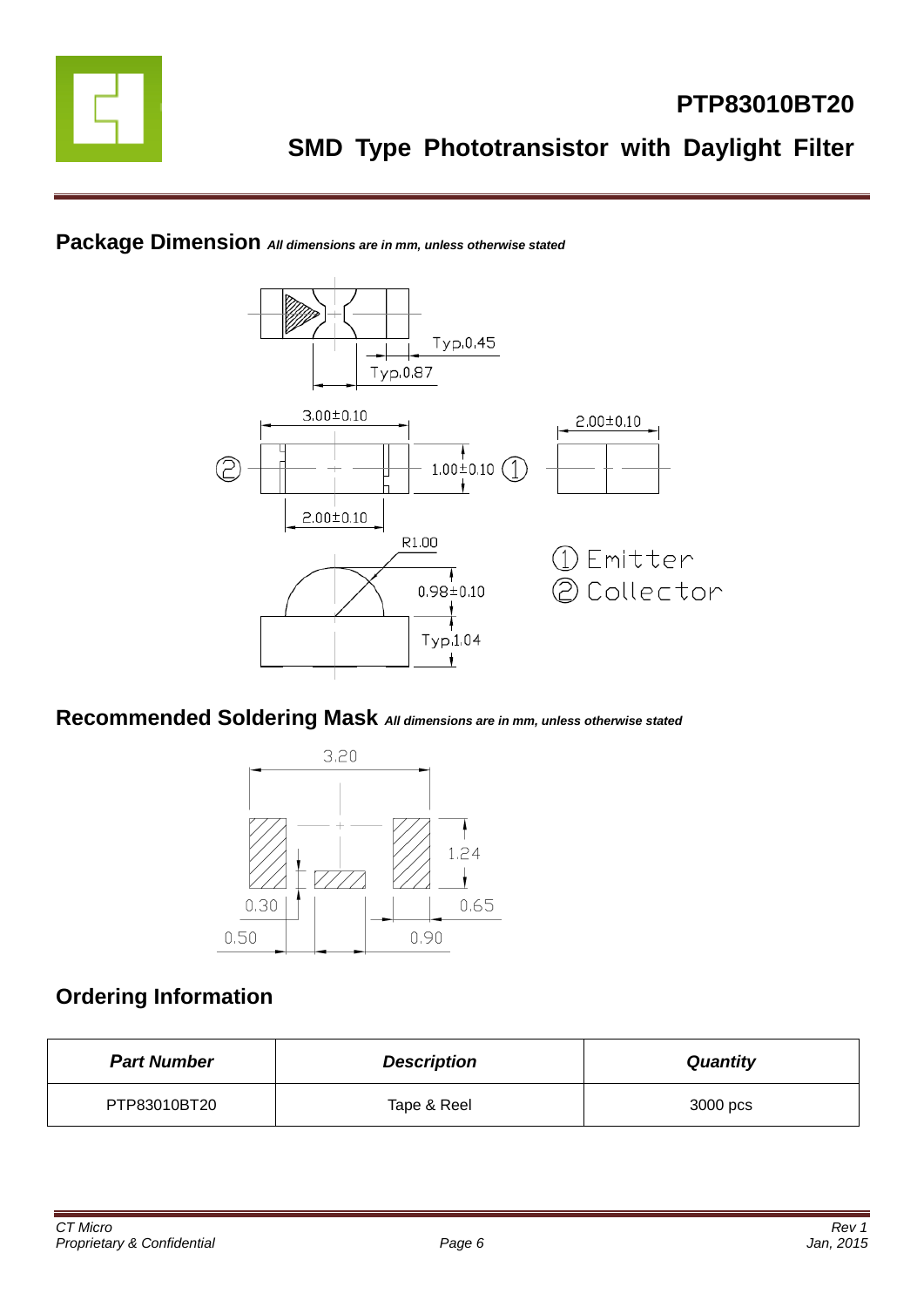



**Reel Dimension** *All dimensions are in mm, unless otherwise stated*

**Tape Dimension** *All dimensions are in mm, unless otherwise stated*

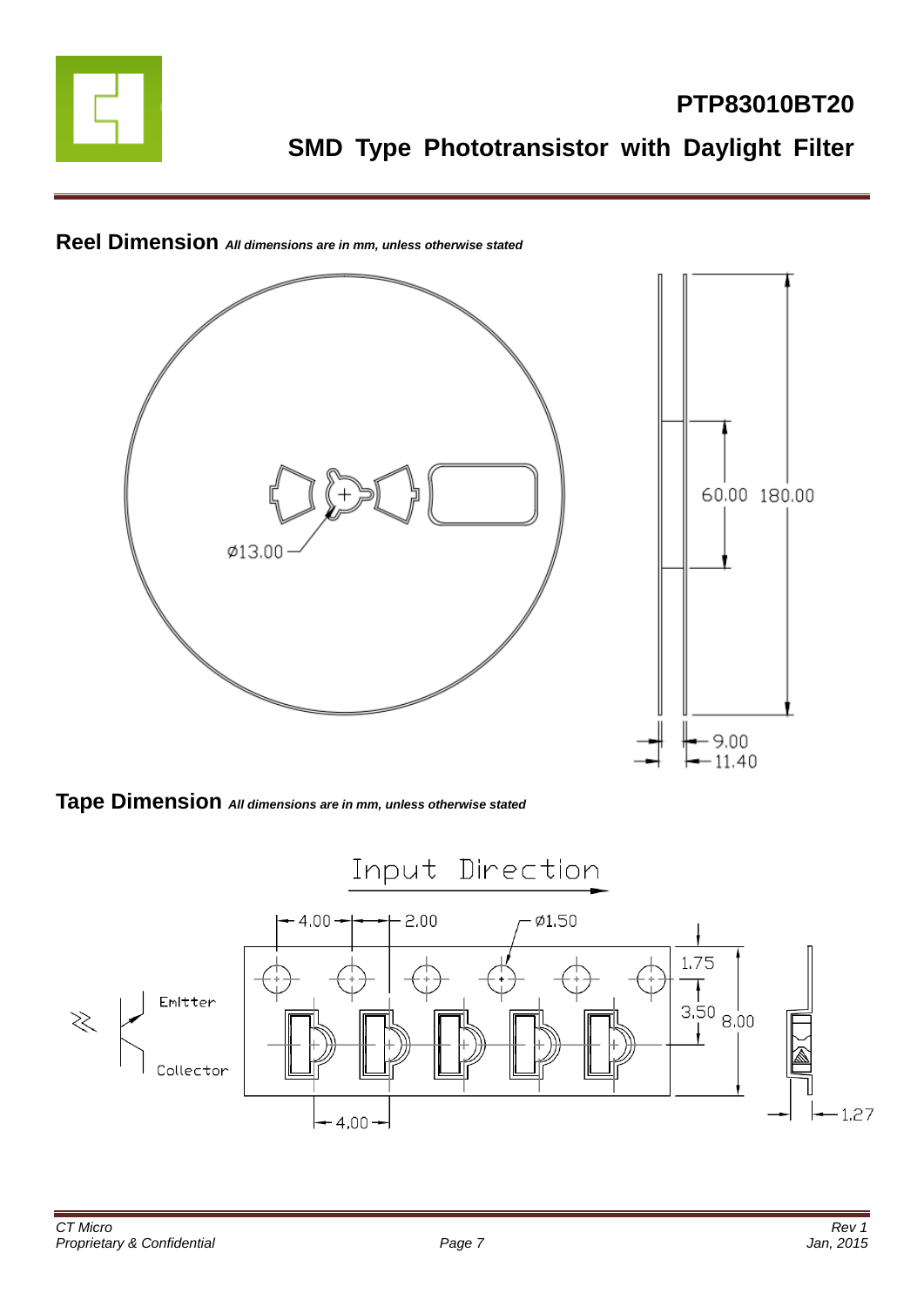

## **Label Form Specification**



Part no: CTM Production Number Serial no: Production Number Lot no: Lot number Q'ty: Packing Quantity Date Code: Manufacture Date Bin Code: Ic Ranks MADE IN CHINA: Production Place

# **Storage Condition**

- 1. Do not open moisture proof bag before the products are ready to use.
- 2. The moisture barrier bag should be stored at 30°C and 90%R.H. max. before opening. Shelf life of non-opened bag is 12 months after the bag sealing date.
- 3. After opening the moisture barrier bag floor life is 168h at 30°C/60%RH. max. Unused LEDs should be resealed into moisture barrier bag. (Refer to J-STD-020 Standard)
- 4. If the moisture absorbent material has faded away or the LEDs have exceeded the storage time, baking treatment should be performed using the J-STD-033 Standard conditions.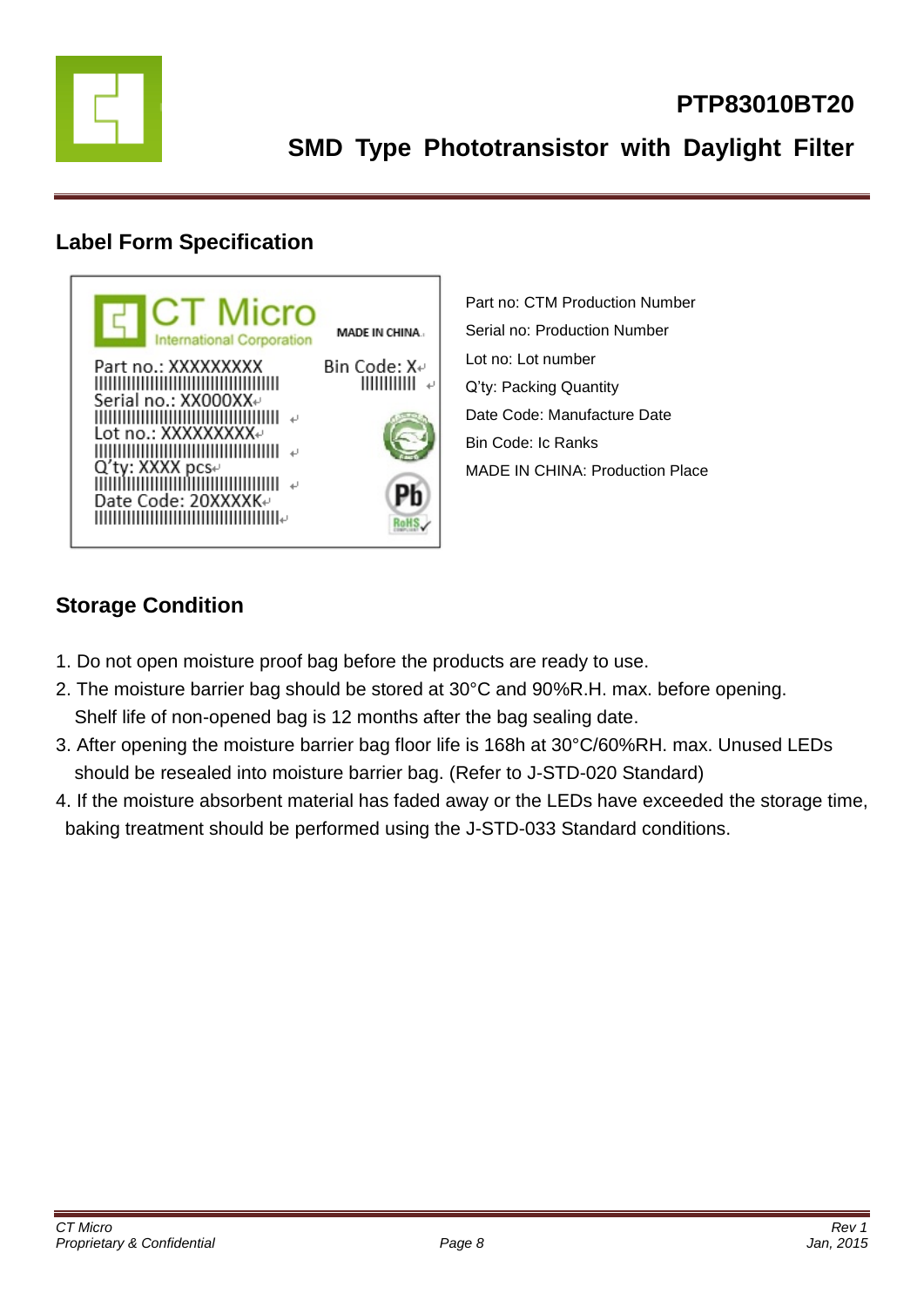

# **PTP83010BT20**

**SMD Type Phototransistor with Daylight Filter**

### **Reflow Profile**



| <b>Profile Feature</b>                     | <b>Pb-Free Assembly Profile</b>                   |
|--------------------------------------------|---------------------------------------------------|
| Temperature Min. (Tsmin)                   | $150^{\circ}$ C                                   |
| Temperature Max. (Tsmax)                   | $200^{\circ}$ C                                   |
| Time (ts) from (Tsmin to Tsmax)            | 60-120 seconds                                    |
| Ramp-up Rate $(tL$ to t <sub>P</sub> )     | 3°C/second max.                                   |
| Liquidous Temperature (TL)                 | $217^{\circ}$ C                                   |
| Time $(t_L)$ Maintained Above $(T_L)$      | $60 - 150$ seconds                                |
| Peak Body Package Temperature              | $260^{\circ}$ C +0 $^{\circ}$ C / -5 $^{\circ}$ C |
| Time (t <sub>P</sub> ) within 5°C of 260°C | 30 seconds                                        |
| Ramp-down Rate ( $T_P$ to $T_L$ )          | 6°C/second max                                    |
| Time 25°C to Peak Temperature              | 8 minutes max.                                    |